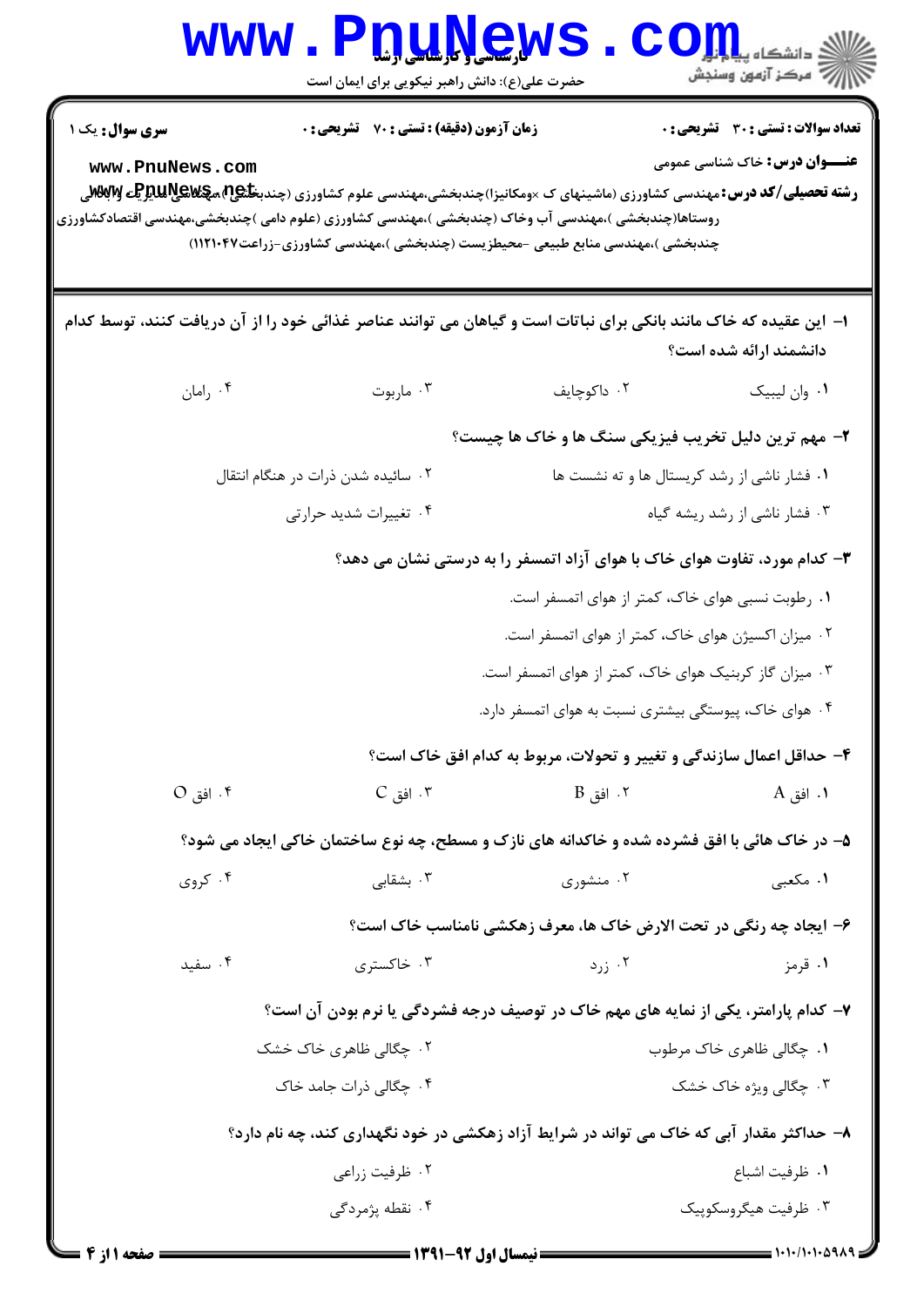| <b>سری سوال :</b> ۱ یک | زمان آزمون (دقیقه) : تستی : 70 گشریحی : 0 |                                                                                                                                                                                                                                                                                                                                      | تعداد سوالات : تستى : 30 قشريحى : 0                    |
|------------------------|-------------------------------------------|--------------------------------------------------------------------------------------------------------------------------------------------------------------------------------------------------------------------------------------------------------------------------------------------------------------------------------------|--------------------------------------------------------|
| www.PnuNews.com        |                                           | <b>رشته تحصیلی/کد درس: م</b> هندسی کشاورزی (ماشینهای ک ×ومکانیزا)چندبخشی،مهندسی علوم کشاورزی (چندب <b>خلیج) مچهلایپالیلیالیا تواباتهل</b> ی<br>روستاها(چندبخشی )،مهندسی آب وخاک (چندبخشی )،مهندسی کشاورزی (علوم دامی )چندبخشی،مهندسی اقتصادکشاورزی<br>(چندبخشی )،مهندسی منابع طبیعی -محیطزیست (چندبخشی )،مهندسی کشاورزی-زراعت۱۱۲۱۰۴۷ | <b>عنـــوان درس:</b> خاک شناسی عمومی                   |
|                        |                                           | ۹- زمانی که وضعیت رطوبتی خاک در محدوده نقطه پژمردگی باشد، کدام بافت خاک دارای میزان رطوبت بیشتری است؟                                                                                                                                                                                                                                |                                                        |
| ۰۴ شنی رسی             | ۰۳ لیمونی                                 | ۰۲ شنی                                                                                                                                                                                                                                                                                                                               | ۰۱ رسی                                                 |
|                        |                                           | ۱۰- حالت رطوبتی که در هنگام اشباع شدن کامل خاک از آب مشاهده می شود، چه نام دارد؟                                                                                                                                                                                                                                                     |                                                        |
| ۰۴ آب ثقل              | ۰۳ ظرفیت زراعی                            | ۲. نقطه پژمردگی موقت                                                                                                                                                                                                                                                                                                                 | <b>۱.</b> نقطه پژمردگی دائم                            |
|                        |                                           | 11– خاک هائی که وزن مخصوص ظاهری آنها حدود ۲ گرم بر سانتیمتر مکعب باشد، دارای چه نوع بافتی هستند؟                                                                                                                                                                                                                                     |                                                        |
| ۰۴ شنبي                | ۰۳ رسی                                    | ۰۲ لومی رسی                                                                                                                                                                                                                                                                                                                          | ۰۱ لومی سیلتی                                          |
|                        |                                           | 12- با کاهش میزان مواد آلی در خاک، وزن مخصوص خاک چه تغییری می کند؟                                                                                                                                                                                                                                                                   |                                                        |
|                        | ۰۲ کاهش می یابد.                          |                                                                                                                                                                                                                                                                                                                                      | ۰۱ افزایش می یابد.                                     |
|                        | ۰۴ به یک نزدیک می شود.                    |                                                                                                                                                                                                                                                                                                                                      | ۰۳ ثابت می ماند.                                       |
|                        |                                           | ۱۳- در کدام نوع ساختمان خاک، میزان منافذ ریز و درشت خاک با هم برابر است؟                                                                                                                                                                                                                                                             |                                                        |
| ۰۴ ساختمان خرده        | ۰۳ ساختمان خاکدانه ای                     | ۰۲ ساختمان کروی                                                                                                                                                                                                                                                                                                                      | ۰۱ ساختمان ورقه ای                                     |
|                        |                                           | ۱۴– از پیکنومتر برای تعیین کدام پارامتر زیر استفاده می شود؟                                                                                                                                                                                                                                                                          |                                                        |
| ۰۴ رطوبت وزنی          | ۰۳ تخلخل کل                               | ۰۲ وزن مخصوص حقيقى                                                                                                                                                                                                                                                                                                                   | ٠١ وزن مخصوص ظاهري                                     |
|                        |                                           | ۱۵– در ارتباط با ساختمان خاک، کدام یک از جملات زیر صحیح است؟                                                                                                                                                                                                                                                                         |                                                        |
|                        |                                           |                                                                                                                                                                                                                                                                                                                                      | ٠. يخ زدن سريع و ناگهاني منجر به ايجاد خاكدانه مي شود. |
|                        |                                           | ۰۲ فعالیت جانوران خاکزی، تاثیری در ایجاد خاکدانه ها ندارد.                                                                                                                                                                                                                                                                           |                                                        |
|                        |                                           | ۰۳ استقامت خاکدانه ها را معمولاً با روش الک کردن خشک اندازه گیری می کنند.                                                                                                                                                                                                                                                            |                                                        |
|                        |                                           | ۰۴ ساختمان خاک، اثرات بافت را در مورد آب و هوای خاک اصلاح می کند.                                                                                                                                                                                                                                                                    |                                                        |
|                        |                                           | ۱۶- کدام گروه از رس های زیر، دارای قابلیت افزایش حجم هستند؟                                                                                                                                                                                                                                                                          |                                                        |
| ۰۴ ورمی کولیت          | ۰۳ کائولینیت                              | ۰۲ ایلیت                                                                                                                                                                                                                                                                                                                             | ٠١ مونت موريلونيت                                      |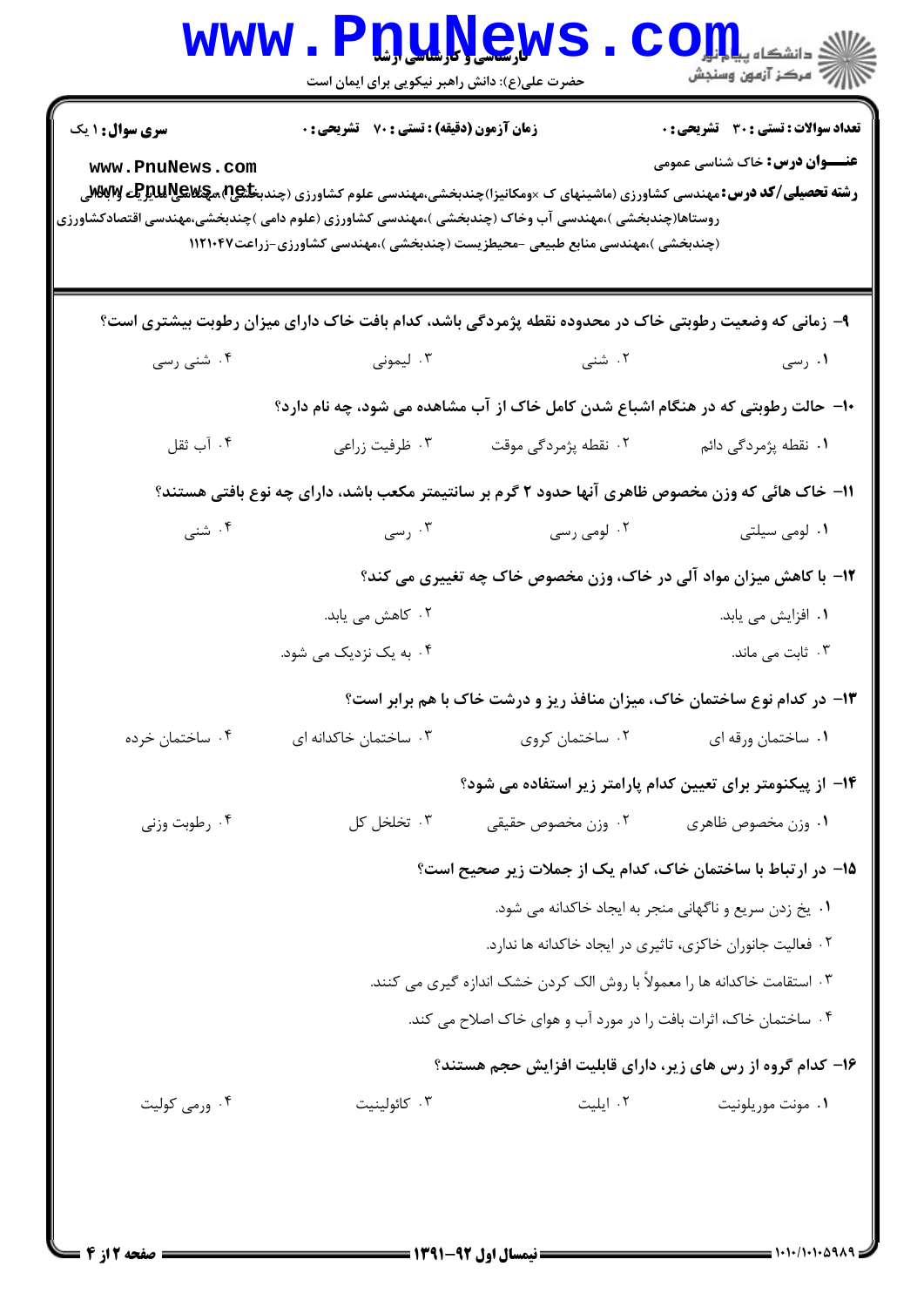| سری سوال: ۱ یک                                                                                                                         | زمان آزمون (دقیقه) : تستی : 70 ٪ تشریحی : 0 |                                                                                        | <b>تعداد سوالات : تستی : 30 ٪ تشریحی : 0</b>                                              |
|----------------------------------------------------------------------------------------------------------------------------------------|---------------------------------------------|----------------------------------------------------------------------------------------|-------------------------------------------------------------------------------------------|
| www.PnuNews.com                                                                                                                        |                                             |                                                                                        | <b>عنـــوان درس:</b> خاک شناسی عمومی                                                      |
| <b>رشته تحصیلی/کد درس:</b> مهندسی کشاورزی (ماشینهای ک ×ومکانیزا)چندبخشی،مهندسی علوم کشاورزی (چندب <b>خاﷺ،مچکاپالیاتوچی MِSvِT</b><br>. |                                             |                                                                                        |                                                                                           |
| روستاها(چندبخشی )،مهندسی آب وخاک (چندبخشی )،مهندسی کشاورزی (علوم دامی )چندبخشی،مهندسی اقتصادکشاورزی                                    |                                             | (چندبخشی )،مهندسی منابع طبیعی -محیطزیست (چندبخشی )،مهندسی کشاورزی-زراعت۱۱۲۱۰۴۷         |                                                                                           |
|                                                                                                                                        |                                             |                                                                                        |                                                                                           |
|                                                                                                                                        |                                             |                                                                                        | ۱۷– در مورد رس های خاک، کدام گزینه صحیح است؟                                              |
|                                                                                                                                        |                                             | ۰۱ رس های گروه ایلیت، فقیرترین رس ها از نظر مقدار سیلیس هستند.                         |                                                                                           |
|                                                                                                                                        |                                             | ۰۲ رس های گروه کائولینیت، از تجزیه و تخریب میکاها حاصل می شوند.                        |                                                                                           |
|                                                                                                                                        |                                             | ۰۳ رس های گروه مونت موریلونیت، فقط در سطح خارجی توانایی جذب کاتیون ها را دارند.        |                                                                                           |
|                                                                                                                                        |                                             | ۰۴ ظرفیت تبادل کاتیونی رس های گروه مونت موریلونیت، بیشتر از رس های گروه کائولینیت است. |                                                                                           |
| ۱۸− در روش کاربرد استات آمونیوم جهت تعیین ظرفیت تبادل کاتیونی خاک، یون های آمونیوم ( NH4) جذب شده توسط                                 |                                             |                                                                                        |                                                                                           |
|                                                                                                                                        |                                             |                                                                                        | ذرات خاک را با چه ماده ای از آن جدا می کنند؟                                              |
| ۰۴ سولفات پتاسیم                                                                                                                       | ۰۳ آب مقطر                                  | ۰۲ الکل ۹۵ درصد                                                                        | ٠١ اسيد كلريدريك رقيق                                                                     |
|                                                                                                                                        |                                             | ۱۹- ظرفیت تبادل کاتیونی و آنیونی کدام گروه از رس های خاک، تقریباً مشابه هم است؟        |                                                                                           |
| ۰۴ ورمی کولیت                                                                                                                          | ۰۳ كائولينيت                                | ۰۲ مونت موریلونیت                                                                      | ۰۱ ایلیت                                                                                  |
|                                                                                                                                        |                                             | +۲- زمانی که واکنش خاک اسیدی باشد، احتمال کمبود کدام عنصر در گیاه وجود دارد؟           |                                                                                           |
| ۰۴ آهن                                                                                                                                 | ۰۳ روی $\cdot$                              | ۰۲ مولیبدن                                                                             | ۰۱ منگنز                                                                                  |
|                                                                                                                                        |                                             |                                                                                        | <b>۲۱</b> - راهکار مناسب جهت اصلاح خاک های آهکی، از نظر واکنش این خاک ها چیست؟            |
| ۰۲ افزودن کودهای عناصر پر مصرف                                                                                                         |                                             | ۰۱ افزودن کودهای عناصر کم مصرف                                                         |                                                                                           |
| ۰۴ افزودن سولفات كلسيم و كربنات كلسيم به خاك                                                                                           |                                             | ۰۳ افزودن مواد آلی به خاک                                                              |                                                                                           |
|                                                                                                                                        |                                             | ۲۲- مصرف کدام یک از کود های زیر سبب اسیدی شدن واکنش خاک می گردد؟                       |                                                                                           |
| ۰۴ اوره                                                                                                                                | ۰۳ کود دامی                                 | ۰۲ نیترات کلسیم                                                                        | ۰۱ نیترات سدیم                                                                            |
|                                                                                                                                        |                                             |                                                                                        | ۲۳- فرایند نیتریتاسیون (تولید نیتریت از آمونیوم) با کمک کدام باکتری در خاک صورت می پذیرد؟ |
| ۰۴ تيوباسيلوس                                                                                                                          | ۰۳ ريزوبيوم                                 | ۰۲ نیتروباکتر                                                                          | ۰۱ نیتروزموناس                                                                            |
|                                                                                                                                        |                                             |                                                                                        | ٢۴− تنظیم اعمال فیزیولوژیکی گیاه، توسط کدام عنصر انجام می گیرد؟                           |
| ۰۴ کلسیم                                                                                                                               | ۰۳ پتاسیم                                   | ۰۲ فسفر                                                                                | ۰۱ نیتروژن                                                                                |